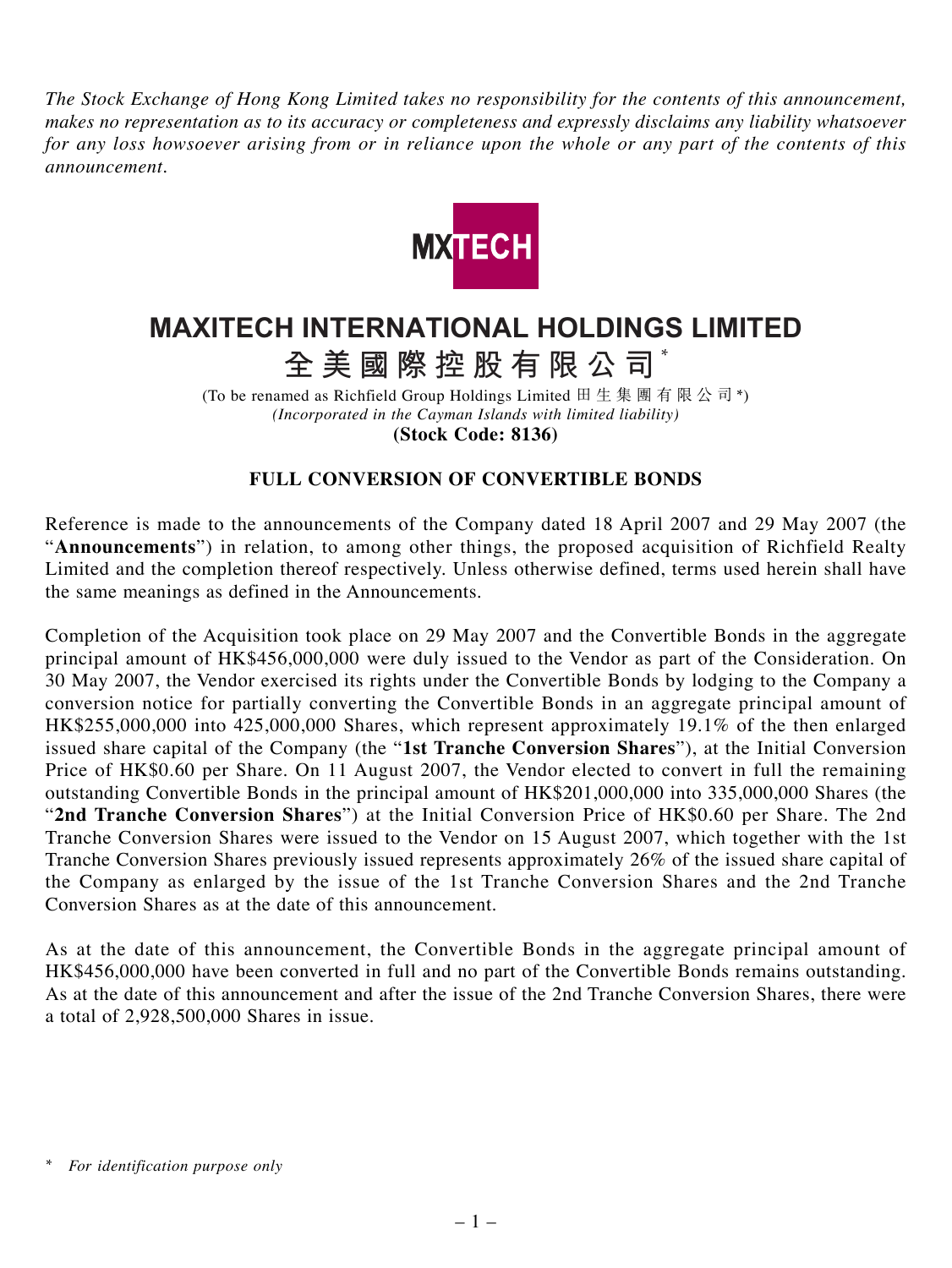The following table sets out the changes in the shareholding structure of the Company as a result of full conversion of the Convertible Bonds.

| <b>Shareholder</b>                                                                  | <b>Shareholding before</b><br>any conversion of<br>the Convertible Bonds |       | <b>Shareholding after</b><br>partial conversion of<br>the Convertible Bonds<br>and the issue of<br>the 1st Tranche<br><b>Conversion Shares</b> |            | Shareholding after<br>full conversion of<br>the Convertible Bonds<br>and the issue of<br>the 2nd Tranche<br><b>Conversion Shares</b> |       |
|-------------------------------------------------------------------------------------|--------------------------------------------------------------------------|-------|------------------------------------------------------------------------------------------------------------------------------------------------|------------|--------------------------------------------------------------------------------------------------------------------------------------|-------|
|                                                                                     | No. of shares                                                            | %     | No. of shares                                                                                                                                  | %          | No. of shares                                                                                                                        | %     |
| Virtue Partner Group Limited<br>("Virtue Partner") (Note 1)<br>Pong Wai San, Wilson | 936,794,000                                                              | 43.20 | 936,794,000                                                                                                                                    | 36.12      | 936,794,000                                                                                                                          | 31.99 |
| ("Mr. Pong") (Note $1$ )                                                            | 306,000,000                                                              | 14.11 | 306,000,000                                                                                                                                    | 11.80      | 306,000,000                                                                                                                          | 10.45 |
| <b>Sub-total of Virtue Partner</b><br>and Mr. Pong                                  | 1,242,794,000                                                            | 57.31 | 1,242,794,000                                                                                                                                  | 47.92      | 1,242,794,000                                                                                                                        | 42.44 |
| Richfield (Holdings) Limited<br>(Note 2)                                            |                                                                          |       | 425,000,000                                                                                                                                    | 16.39      | 760,000,000                                                                                                                          | 25.95 |
| Public shareholders                                                                 | 925,706,000                                                              | 42.69 | 925,706,000                                                                                                                                    | 35.69      | 925,706,000                                                                                                                          | 31.61 |
| <b>TOTAL</b>                                                                        | 2,168,500,000                                                            | 100   | 2,593,500,000                                                                                                                                  | <b>100</b> | 2,928,500,000                                                                                                                        | 100   |

*Notes:*

- 1. The entire issued share capital of Virtue Partner is beneficially owned by Mr. Pong, the chairman and an executive Director.
- 2. The entire issued share capital of Richfield (Holdings) Limited is beneficially owned by Mr. Au Wing Wah who is a third party independent of Virtue Partner, Mr. Pong and their associates as defined in the GEM Listing Rules.

By order of the Board **Maxitech International Holdings Limited Pong Wai San, Wilson** *Chairman*

Hong Kong, 15 August 2007